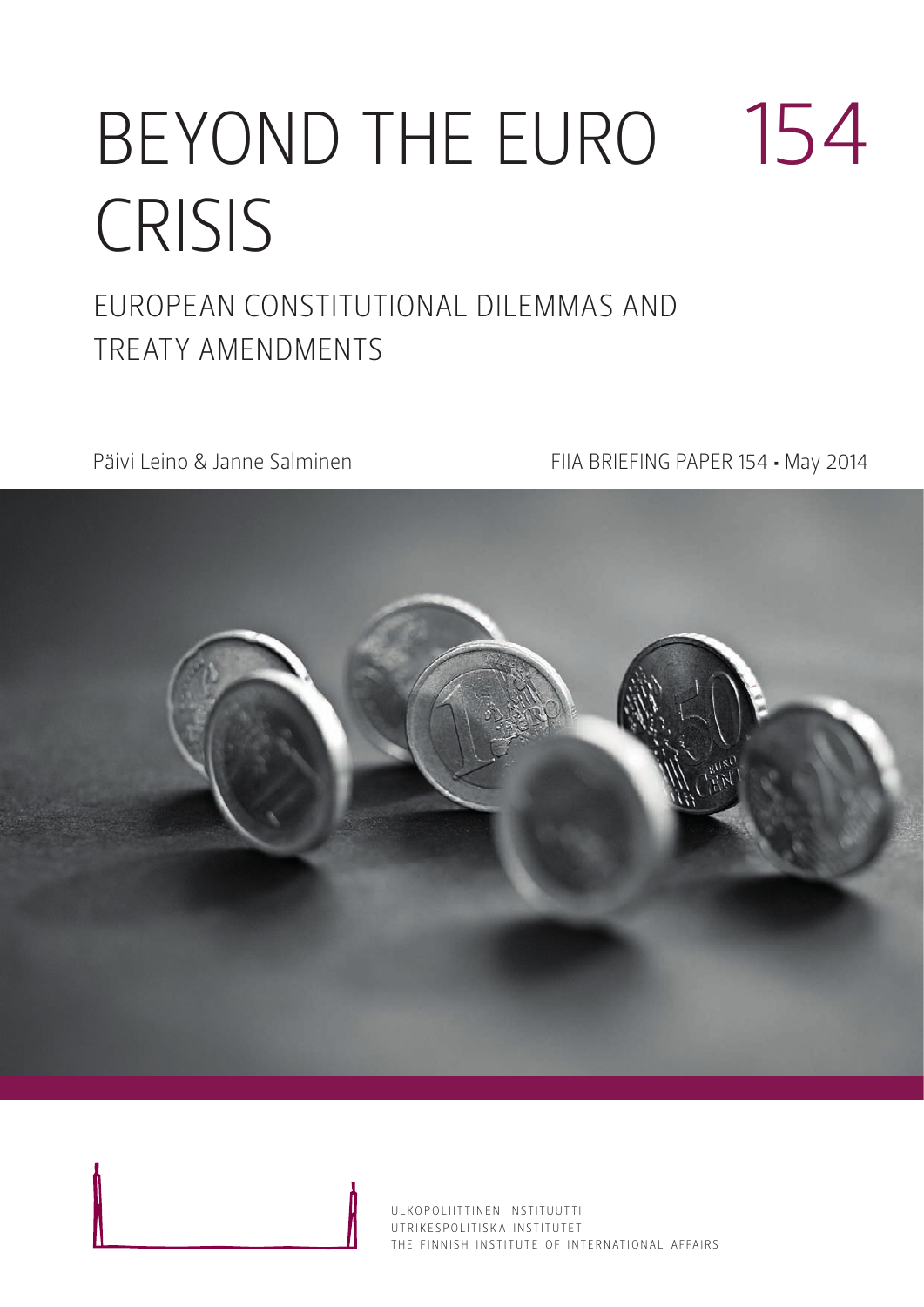## BEYOND THE EURO CRISIS

EUROPEAN CONSTITUTIONAL DILEMMAS AND TREATY AMENDMENTS



Päivi Leino Adjunct Professor University of Helsinki

FIIA Briefing Paper 154 May 2014



Janne Salminen Researcher University of Turku

- • The actual need for Treaty amendments is open to interpretation, for example in relation to the inclusion of the recent euro crisis-related international agreements in EU law. These questions are partly political in nature, and linked to the wider legitimacy of the EU and the integrity and clarity of its legal system.
- The full realization of the Commission's vision for the future of the EMU would require Treaty changes in order to revise the nature of competence in the area of economic policy and the general framework of cooperation.
- The recent discussion on the euro crisis measures has demonstrated that many member states have constitutional 'red lines' relating, for example, to the exercise of budgetary powers or sovereignty. It seems unlikely that these hurdles will be overcome in the short term.

The European Union research programme The Finnish Institute of International Affairs

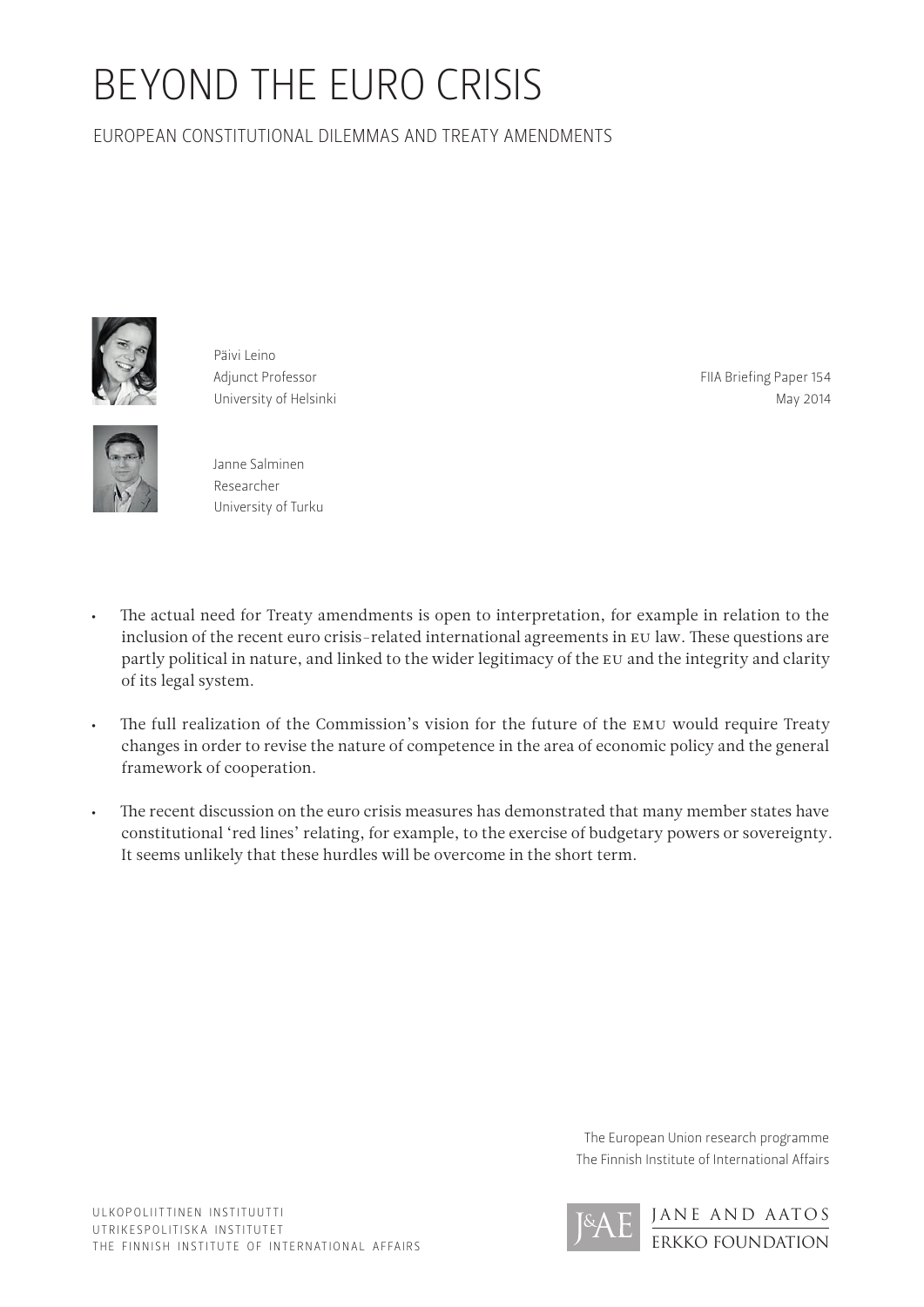This paper discusses the legal and constitutional impact of the euro crisis in the European Union and in national constitutional structures. To this end, it briefly enumerates the revisions and amendments that have been made to the legal framework of the Economic and Monetary Union (EMU) during the years of crisis. This discussion paves the way for a glimpse into the future beyond the crisis. The focus of the current contribution is on the possible future Treaty amendments in the light of the discussion surrounding the recent revisions and the development needs exposed by the current crisis.

In the aftermath of the most acute phase of the crisis, many proposals and initiatives for amendments concerning the EMU legal framework have been tabled. Among them is the European Commission's ambitious functionalist policy paper, the Blueprint, which was adopted in November 2012, $^1$  as well as the report of the President of the European Council,<sup>2</sup> which lays out more moderate prospects. Furthermore, some court cases, such as the pending case concerning the ECB's Outright Monetary Transactions (OMT) programme, may even highlight the need to reconsider some Treaty amendments. Added to these are, of course, the numerous academic studies and papers speculating about the possible need to amend the current Treaties, or the need to adopt a completely separate Euro Treaty with the status of EU primary law.<sup>3</sup>

- 1 Communication from the Commission. *A blueprint for a deep and genuine economic and monetary union: Launching a European Debate*, COM/2012/0777 final.
- 2 Report by President of the European Council Herman Van Rompuy. *Towrads a genuine economic and monetary union*, EUCO 120/20. Available at http://ec.europa.eu/economy\_finance/crisis/documents/131201\_en.pdf
- 3 Glienicker Gruppe: *Aufbruch in die Euro-Union*, 17.10.2013, available at http://www.bruegel.org/publications/publication-detail/publication/798-aufbruch-in-die-euro-union, visited 12 May 2014; J.-C. Piris (2011): *The Future of Europe. Towards a Two-Speed EU?*, Cambridge; C. Closa (2014): *Between a rock and a hard place: the future of EU treaty revisions*, SIEPS 2014:2epa, available at http://www.sieps.se/en/ publikationer/between-a-rock-and-a-hard-place-the-future-of-eu-treaty-revisions-20142epa, visited 12 May 2014; A. Hinarejos (2012): 'The Euro Area Crisis and Constitutional Limits to Fiscal Integration', *Cambridge Yearbook of European Legal Studies* 14: 243-268.

But politicians and academics have not only welcomed the prospect of enhancing the Treaties as far as the EMU is concerned. In addition, both the Treaty on Stability, Coordination and Governance in the EMU (the Fiscal Compact) and the agreement on the transfer and mutualisation of contributions to the Single Resolution Fund (the SRF Agreement), both international agreements falling formally outside the legal framework of the EU, include a legal and political commitment to consider the incorporation of their contents into the EU legal framework within a specified time frame. The discussion concerning the further development of the EMU at the Treaty level remains rather abstract, however. It is particularly unclear whether these discussions will indeed result in any sort of changes at the Treaty level and, if they do, what these changes might entail. Yet even if the crisis at hand seems to have lost some of its earlier vigour, and the eager voices demanding further development of the EMU legal framework seem to have lost some of their earlier determination, the plans for EMU development are expected to remain on the table for the foreseeable future.

#### Crisis management: Changes and their evaluation

Understanding the legal dimension of the current situation, including its constitutional consequences and prospects, calls for a return to the legislative changes made during the crisis both in the EU and in member states' legal systems, either through international agreements or based on the legal instruments the EU has at its disposal. The key consideration behind the changes relates to the division of competence between the EU and its member states, and the methods of integration applied in the original provisions on the EMU. These Treaty provisions have remained more or less the same since their introduction in 1993: a framework characterized as an economic coordination side preserving the national character of economic policies and a monetary pillar based on exclusive Union competence with supranational institutions. Current reforms and reform discussions are obviously stemming from the early choices.

The repairs made during the crisis can be roughly divided into two groups: measures aiming to stabilize the euro by providing financial assistance to member states, and measures concerning economic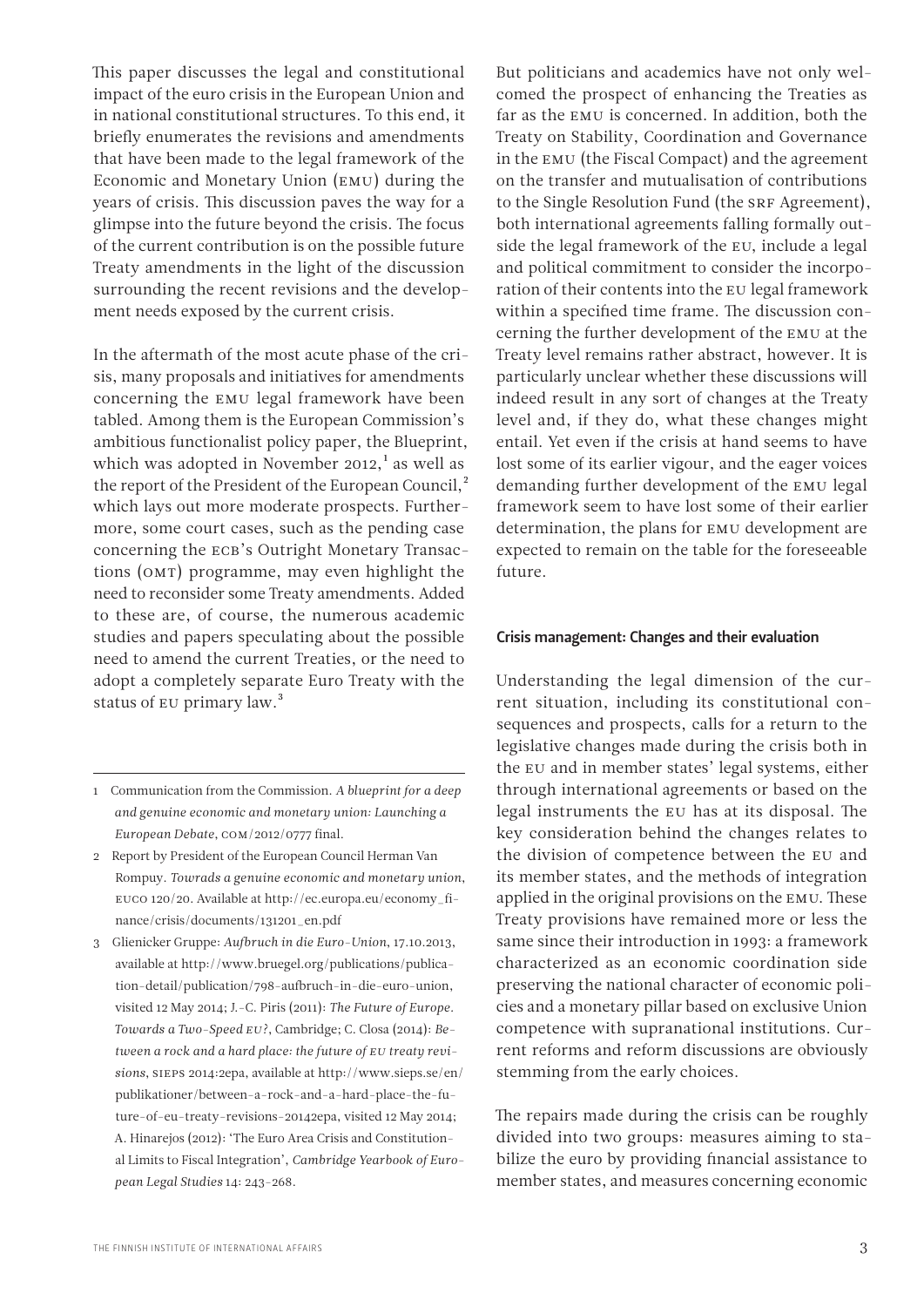and fiscal governance. As regards the former, various emergency mechanisms have been put in place. The European Financial Stabilisation Mechanism was established by an EU Regulation based on Article 122(2) TFEU. The eurozone member states then agreed to set up a temporary European Financial Stability Facility. An intergovernmental treaty was later approved in order to launch a permanent facility, the European Stability Mechanism. In addition, an amendment to Article 136 TFEU was approved in order to clarify that the possibility to establish such a facility for the member states did indeed exist.

With regard to the second group of measures, further development of the Stability and Growth Pact was initiated. The so-called six-pack legislation, consisting of five regulations and one directive, entered into force towards the end of 2011, contributing to a significant strengthening of the Pact. In addition, the so-called two-pack regulations were adopted. Moreover, in 2012, an international agreement, the Fiscal Compact, was concluded by the majority of member states in order to foster budgetary discipline and to strengthen the coordination between the member states' economic policies. The division between stabilization measures and those concerning economic governance is a relative one because there are many linkages between them, the most obvious being between the ESM and the Fiscal Compact: a member state can only obtain the assistance of the facility after agreeing to a number of strict conditions, part of which are contained in the Fiscal Compact.

In addition, in June 2012 the European Council set the objective of creating a Banking Union to be realized by the end of the current EU legislature. This is not necessarily understood as a part of the development of the EMU as such, and the legal bases used for the purpose, with the exception of the Single Supervisory Mechanism, have been found in the Article 114 of the TFEU relating to the internal market. While the necessity for a Banking Union has been linked to the objective of avoiding similar financial crises in the future, the sufficiency and appropriateness of the legal bases has also aroused debate. In addition, the crisis has affected the actions and position of the European Central Bank. The pending OMT case, for example, has raised discussion on the ways in which the ECB might have distanced itself from its tasks or compromised the independence it should enjoy. Similarly, the measures adopted in the

area of banking supervision have provoked a debate concerning the treaty-based independence of the ECB and the possibility to keep its many functions separate.

Many of the measures and agreements enumerated above have raised legal questions relating both to their constitutionality in the EU legal framework and to national constitutional requirements. In the EU context, however, there is nothing unusual in testing the limits and searching for the interpretation of various provisions in the courts. Indeed, it could be expected that the crisis measures would lead to jurisprudence of this kind, especially considering their intentional legal ambiguity on many key points.

The EU Court in Luxembourg has been given the opportunity to evaluate the constitutionality of the amendment of Article 136 TFEU, and particularly the ESM in the *Pringle* case, based on a preliminary reference from an Irish court. Courts in various member states, including Germany and Portugal, have assessed crisis-related measures and influenced their further development. The OMT case is yet another reminder of the way in which such constitutional developments have taken place: it is the first-ever reference from the German Federal Constitutional Court, which had previously never in the history of integration felt the need to consult the EU Court on the interpretation of EU law – a significant institutional consequence of euro crisis law. But when addressing these measures, the Courts have clearly not operated in a vacuum. So far, they have exercised judicial restraint when addressing political questions that are not amenable to a strictly legalistic review.

Many researchers claim that the recent rapid changes in the legal framework rely on a flexible interpretation of the Treaties.<sup>4</sup> Regardless of the outcome of the various court decisions, the constitutionality of the recent developments will remain fundamentally challenged. These challenges have been identified

<sup>4</sup> For further references, see P. Leino and J. Salminen (2013): 'Should the Economic and Monetary Union Be Democratic After All? Some Reflections on the Current Crisis', *German Law Journal* 14(7): 844–868. See also K. Tuori and K. Tuori (2014): *The Eurozone Crisis - A Constitutional Analysis*, Cambridge Studies in European Law and Policy.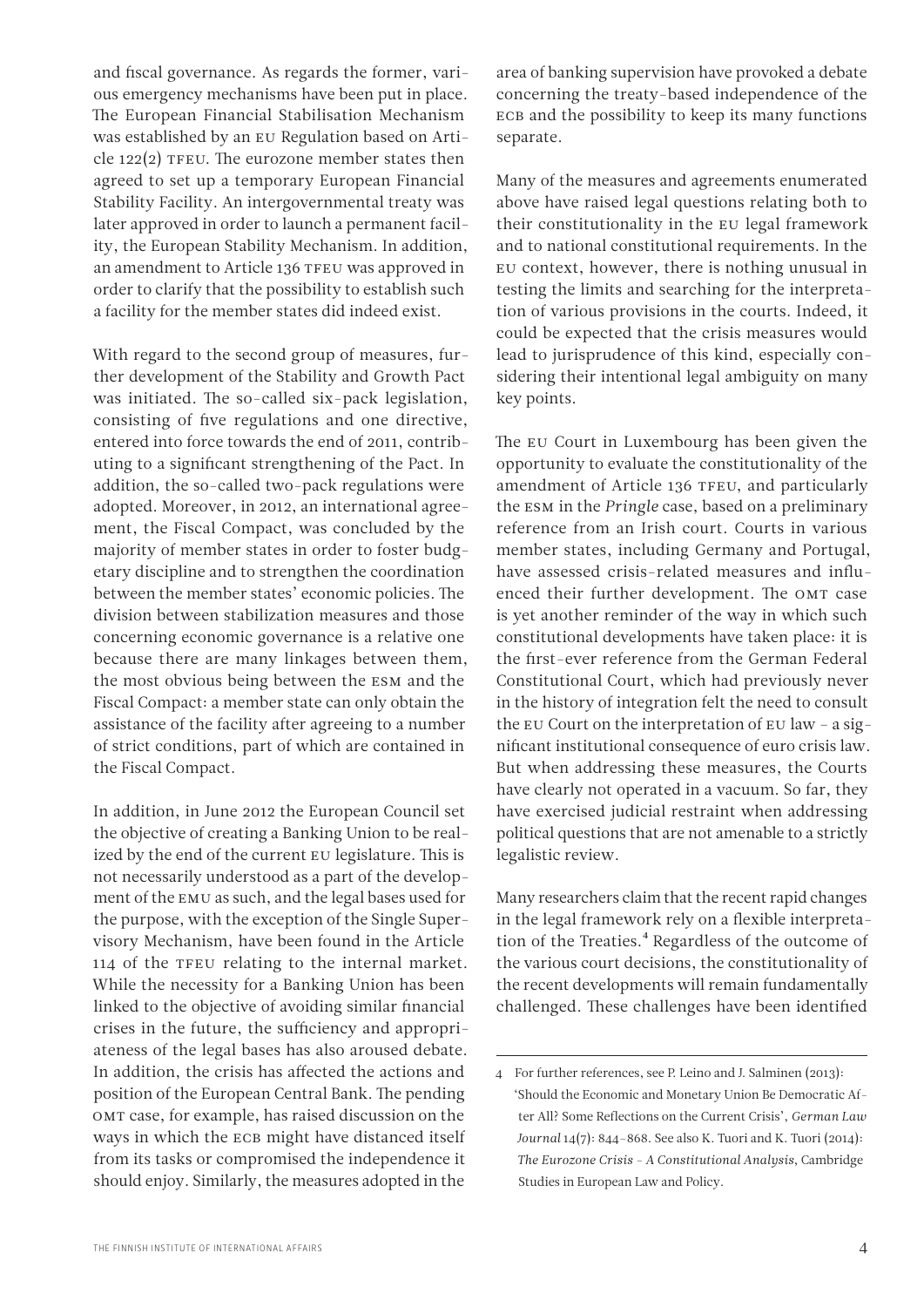as posing a potential risk to the legitimacy of the EU, and the traditional understanding of the EU as a 'Union based on law'. The new developments give rise to several other problems as well. The usage of a system whereby the EU Treaties and international agreements are used in parallel has obvious consequences for the transparency, democratic nature and accountability of the new solutions. This is because the structures outside the EU are generally believed to offer weaker democratic guarantees for decision-making than the EU framework would be able to provide – a conclusion that would certainly need to be reconsidered in greater detail. Moreover, the web of changes at various levels and in different forms and processes presents an obvious challenge to the clarity of the overall system. For while the EMU has – since its creation – been characterized by differentiation within the EU, the euro crisis law is yet another source of differentiation and poses a further risk to the unity of EU law.<sup>5</sup>

However, even if it is acknowledged that these rather fundamental problems might actually shake the very foundations of the EU's legal architecture, as evidenced in the amount of academic and political discussion concerning the legality and appropriateness of euro crisis law and actions, so far none of the relevant constitutional actors have hailed the measures as unconstitutional. The various ways in which the crisis has been handled and solutions identified are an indication of the incredible capacity of the EU legal framework to adapt without revising the Treaties. The six-pack and two-pack legislation is a case in point. By the extensive exhaustion of the legal bases that the Treaties have had to offer, these pieces of legislation have provided new possibilities to strengthen the economic policy coordination.

Moreover, if we look at the stability facilities and their *de facto* meaning compared with the legal requirements the Treaties set for the EMU environment, it is no wonder that they have provoked constitutional debate. The member states have dealt with those issues that have proved politically and/ or constitutionally impossible to handle within the EU framework by entering into international agreements, thus providing possibilities for willing member states to proceed in the further development of the EMU without the need to engage in a discussion

on the reallocation of competences between the EU and its member states. From a legal point of view, this option has been fully possible.

The design of the legal instruments for the Banking Union follows the pattern of previous actions. Again, the EU is relying on the innovative use of the legal bases provided by the Treaties and effectively exhausting the competence provided through the adoption of the Single Resolution Mechanism. Disagreement on the appropriateness of its legal basis continues, but has been resolved in part through an international agreement, the SRF Agreement, between the member states. And similarly to the question concerning the compatibility of the stability facilities with the EU legal framework, these arrangements might also be tested by the courts. So far, all the relevant international agreements have overcome the legal challenges and been justified politically. They are believed to be temporary in nature, even if interpretations vary on the steps required to terminate them. The question of developing European guarantees for deposits remains to be addressed, however.

#### Key issues of the recent developments

At this point, four additional issues should be recognized. First, in the functionalist approach to the development of the EU's legal framework, visible for example in the Commission Blueprint, form follows function. As far as the Treaty provides the competence to act, this competence should be exercised by the institutions of the EU. This entails that the measures needed to develop the EMU should in the first instance be designed within the boundaries set by the existing Treaties, while fully exploiting the legal bases it provides. This is legally possible, but not the only alternative, since often actions by the member states alone or acting together is also a viable option.

Second, in cases where the constitution forms the basis for several levels of powers, all equipped with their own competences, questions of interpretation tend to emerge concerning the constitutional holder and the allocation of particular powers. In this context, however, one should emphasize that the need for interpretation is nothing new, especially as far as the need to interpret a constitution is concerned: constitutions rely to varying degrees

<sup>5</sup> See P. Leino and J. Salminen (2013).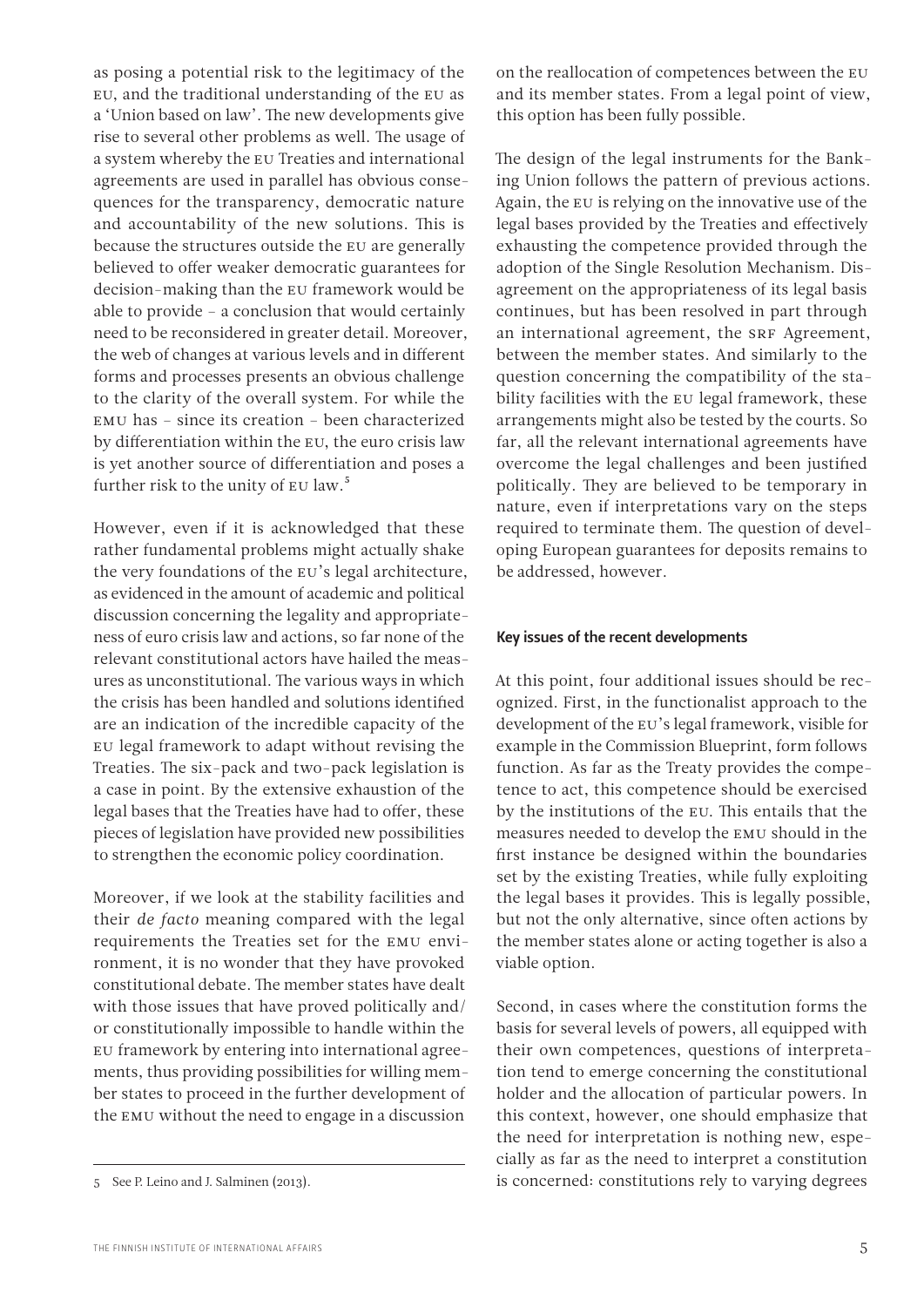on interpretative practice. This is particularly true when considering the innovative interpretation possibilities that the Treaties have always provided. The development of euro crisis law has been characterized by constructive ambiguity, and issues that were previously considered to be unconstitutional sometimes prove to be constitutional after interpretation. To this end, one should bear in mind that rigid constitutions in particular usually evolve by interpretation. In the EU setting, the constitutional Treaty structures are especially rigid in the sense that they are difficult to amend. The rigidness of the provisions concerning the reform process of the EU Treaties makes it difficult to agree on amending them. This institutional challenge might be even harder in the EMU context because interest in the development of the provisions differs between those member states that are "in" and those that are "out".6

The third consideration relates to the Treaty reform procedures under Article 48 TEU. The ordinary amendment procedure was developed in order to turn the process into a celebration of democracy by requiring a broad debate on the intended amendments in a Convention, and finally culminating in a round of ratifications in all member states, following a referendum in some cases. But the current Treaty also recognizes two simpler ways of revising the Treaty in a more piecemeal fashion by modifying limited parts. The simplified revision procedure under Article 48(6) TEU concerns amendments relating to the internal policies and actions of the EU, but cannot be used to widen EU competence. The amendment has to be adopted by the European Council unanimously, and the decision is subject to approval by each member state under its own constitutional requirements, whatever they may be. This also implies that – as far as national procedures are concerned – the simplified procedure may not be much simpler than the ordinary procedure in actual fact.

In addition, the *passerelle* under Article 48(7) TEU allows the European Council to transfer matters from unanimous to qualified majority voting by the Council, and transfer matters from a special to the ordinary legislative procedure based on a unanimous decision by the European Council with the consent of the European Parliament. Each national parliament has the possibility to prevent such an amendment by opposing it within a six-month period. Given that the use of simplified revision procedures is limited to existing EU competence, the general procedure is turning into a democratic headache: there are doubts as to the possibilities of getting any amendments approved by the European people. This is linked to the experiences in the runup to the Lisbon Treaty, which effectively dampened interest in engaging in a time- and political-energyconsuming procedure, which might not lead anywhere in the end except back to square one.

Ideally, however, proposals for the development of the EMU framework should not be constrained because of a presumed need to avoid Treaty changes at all costs, especially if and when amendments prove absolutely necessary, in cases where the limits set by the Treaties prove too narrow, for example, or if legitimacy considerations are found to require more detailed reform. There are also hidden risks in adopting deficient legislation through the political or constitutional fear of Treaty changes. On the other hand, knowing the difficulties involved in Treaty amendments in the context of the current crisis, demands for amendments to the Treaties have also been used politically in order to delay or hinder changes being made. This goes to show how legal or constitutional challenges sometimes prove to be political in nature in the end.

Fourth, these considerations are of particular importance in the EMU context, which has remained a contested political, constitutional, and economic adventure since its creation. Accordingly, for various reasons stemming from fears related to sovereignty and to transferring state powers to the EU, especially many of the new proposals for the development of the EMU were specifically eliminated by the member states already when introducing the EMU. Already in 1999 Francis Snyder considered that "*…in future also, political conflicts about EMU are likely often to appear in legal camouflage".* In the EMU, this discourse is one where politics and law are intertwined: it is a *"dialectical relationship between politics and law, political discourse and* 

<sup>6</sup> T. Beukers (2014): *Flexibilisation of the Euro Area: Challenges and Opportunities*. EUI Working Paper MWP, European University Institute.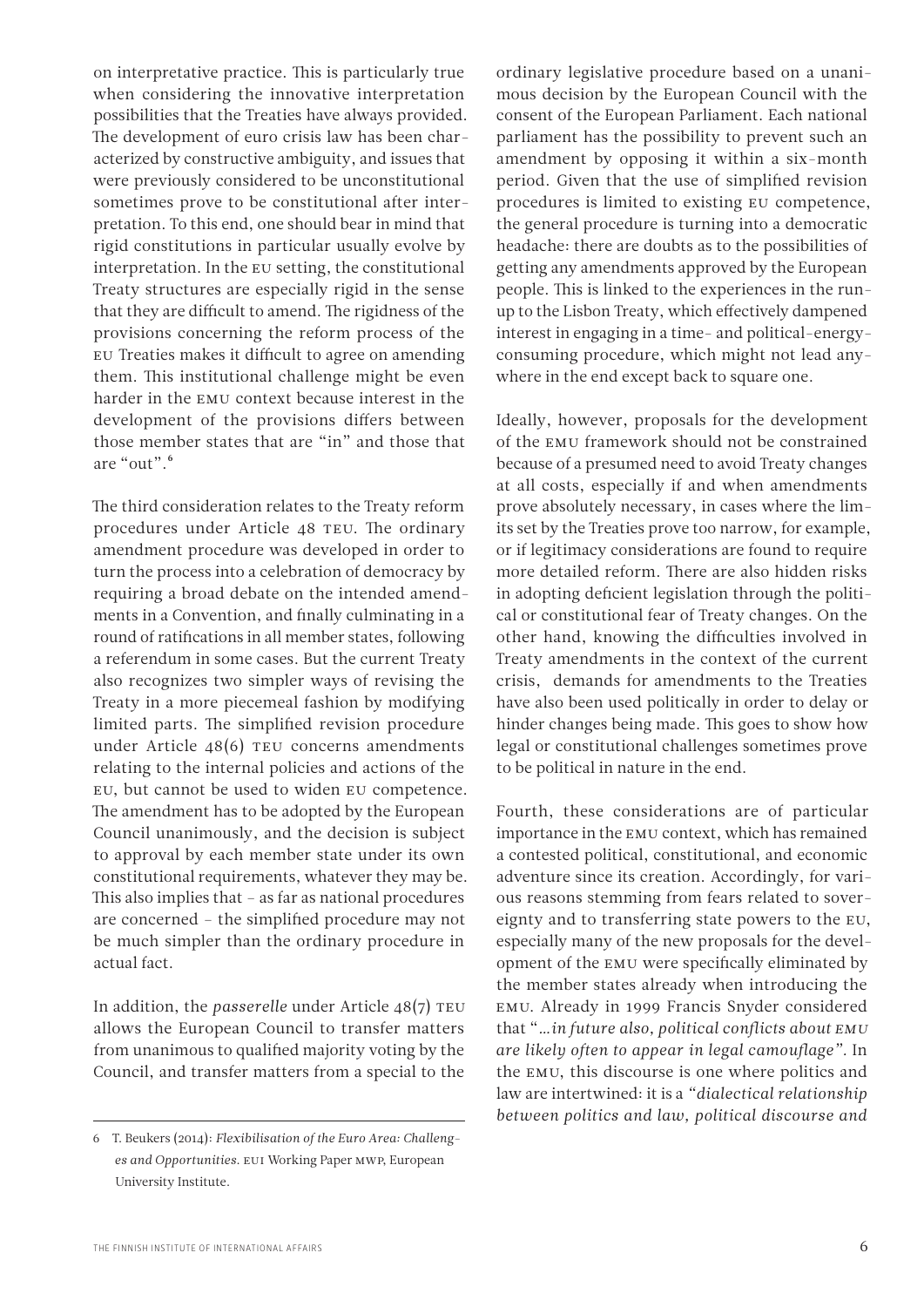*monetary discourse, and political discourse and legal discourse*".7

### The Question Concerning Future Treaty Amendments

The Lisbon Treaty was expected to deliver sustainable constitutional outcomes. In other words, it was designed to prevent the need for constant Treaty reform processes and to prepare the Union for future needs by providing a solid Treaty framework with some built-in flexibility. However, as far as EMU is concerned, the most noteworthy aspect relates to what was *not* done. The major reform process only resulted in minor changes as far as the provisions concerning EMU are concerned.

One example of trying to future-proof the Treaty are the specific *passerelle* clauses introduced at strategic places, where future needs to make amendments could be foreseen. The EMU Title in the Treaty does not include any of these. Another noteworthy aspect relates to the confirmation of the *sui generis* character of economic policy among the EU policies. At this point in time, it is all too easy to conclude that the Treaty was ill-prepared for the economic crisis that hit the Union soon after its entry into force. For this reason, Treaty amendments were suddenly back on the table again. Both the measures taken during the crisis and future possibilities are both closely linked to the question of the extent of EU competence, which translates into questions concerning the legal basis: without an appropriate Treaty basis, the EU cannot act. In the event that the action is still deemed necessary, the appropriate basis has to be created by amending the Treaties, or the member states have to find another solution outside the EU legal framework.

To date, the euro crisis has prompted one of the first amendments to the EU Treaties since the Lisbon Treaty. This amendment procedure took advantage of the possibilities presented by the new simplified revision procedure, according to which the European Council agreed on amending Article 136(3) TFEU. The decision was challenged, however, not only because of doubts as to whether the amendment remained within the limits of the competence specified for the simplified revision procedure, but also because the decision to clarify Article 136 TFEU to enable the establishment of a stability mechanism indicated that the matter did indeed require clarifying, suggesting that doubts may have existed all along. The above-mentioned *Pringle* case specifically concerned, among other things, the applicability of the simplified revision procedure, and whether the proposed amendment to Article 136 TFEU did in fact involve an increase in the competences conferred on the EU. The Court found that the amendment did not confer any new competences on the EU, since it does not enable the EU to undertake any action which it could not have taken prior to the amendment.

As indicated, some of the future amendments might relate to international agreements that have been concluded outside the EU legal framework. In addition to the Fiscal Compact and the forthcoming SRF Agreement, which make specific stipulations on the prospects of inclusion, the relationship of the ESM Treaty to the EU legal framework might need to be re-evaluated. However, the competence considerations relating to all of these agreements remain complicated and contested, and disagreement on the measures needed for the inclusion of these agreements persists, even if this solution would remedy the partial fragmentation of the legal framework.

So, are there further amendments to come? Before embarking on an extensive Treaty reform, there are good reasons to test the Lisbon Treaty together with its new surrounding framework for strengthened economic governance in 'normal conditions', and to examine the proper division of economic and fiscal competence with all its nuances between the EU and its member states based on such experiences. For the time being, there seem to be no particular constitutional reasons to develop the EU constitutional framework further. Thus far, the EU and the member states have created the legal and political means deemed necessary, but not possible under the current Treaties, by concluding agreements outside the EU legal framework. As this has been legally possible, there is no particular constitutional *need* to amend the Treaties to accommodate them.

<sup>7</sup> F. Snyder (1999): 'EMU Revisited. Are We Making a Constitution? What Constitution are We Making?', in G. de Búrca and P. Craig (eds.), *European Union Law: An Evolutionary Perspective*, Oxford; F. Snyder (2011): 'EMU – Integration and Differentiation: Metaphor for European Union', in P. Craig and G. de Búrca (eds.), *The Evolution of EU Law*, Oxford.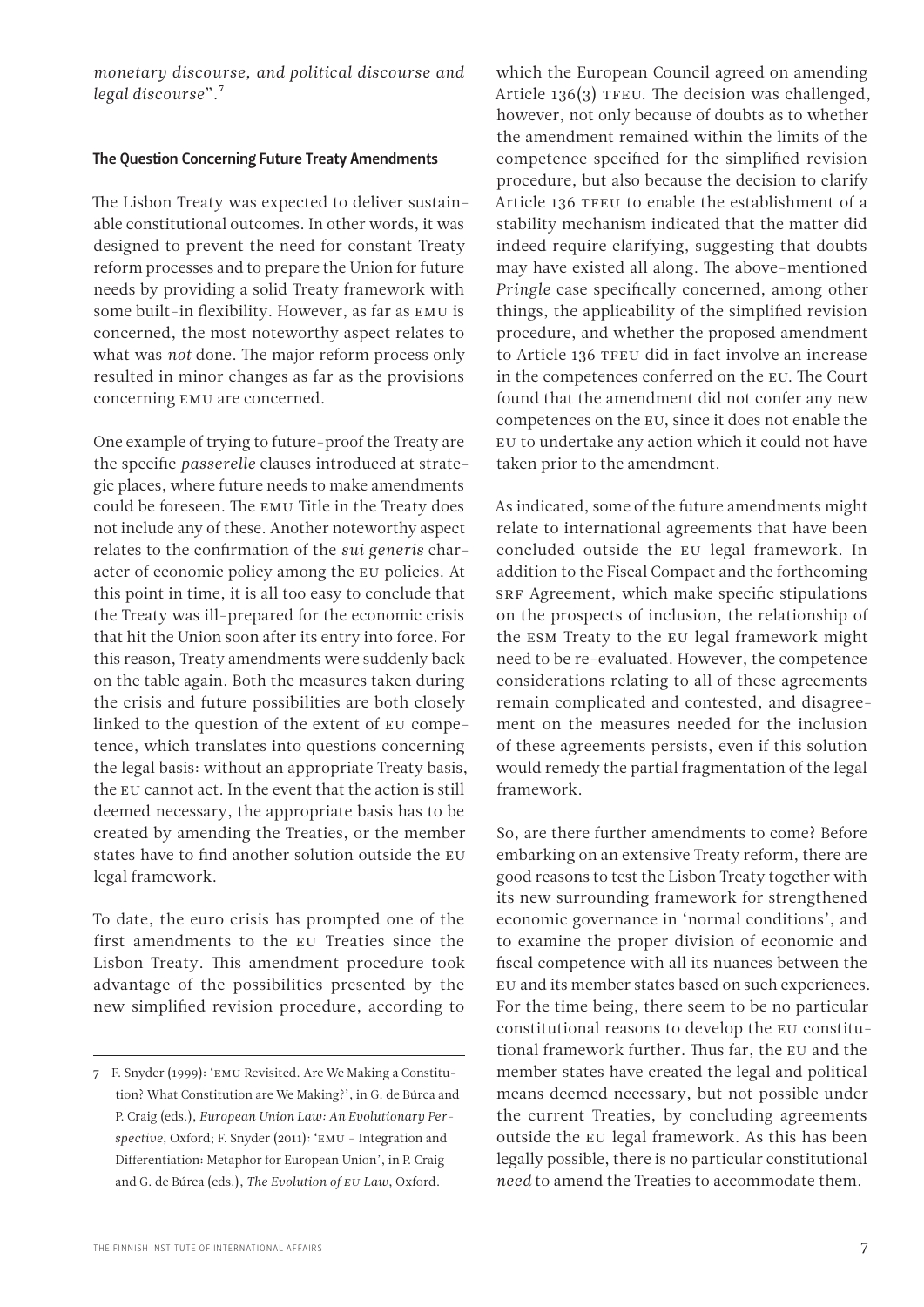At the same time, one could claim that the openingup of the formal Treaty-revision process would in itself serve the Union's democratic legitimacy in providing a forum for debate. Against this background, the Commission Blueprint issued in November 2012 is courageous in visualizing the future EMU. As such, it is an interesting step in paving the way for openings that are likely to be politically contested, keeping in mind that in many member states, questions relating to budgetary competence and the need to preserve sovereignty in certain key questions have effectively imposed limits on the EUbased solutions.

The Blueprint proposes measures for three different time frames and argues for a departure from the legally blurry 'exceptional and transitional basis' of the past few years. Instead, the future deepening of the EMU should build on the institutional and legal framework of the Treaty, which should be complemented with carefully prepared changes ensuring political and democratic ownership. The Blueprint, with its clear institutional ambitions on the Commission's part, calls for a strengthened EU role for revising national budgets in line with European commitments, the adoption of a substantial central budget derived in part from an autonomous EU power of taxation, as well as the possibility to issue the EU's own sovereign debt. In the Commission's vision, the revisited EMU would naturally be run by a strengthened Commission and co-legislated by the European Parliament, with the Court of Justice of the European Union enjoying strengthened competences.

Some of these alternatives have been on the table and rejected before. A closer look at the Commission Blueprint makes it evident that in the Commission's vision everything that can be done without changing the Treaties should be done. The Commission is also very precise when stating which of its proposals can be adopted – according to its own interpretation – within the limits of the current Treaties, occasionally invoking the flexibility clause in Article 352 TFEU. Yet some of the medium- and long-term considerations include elements in the Commission's vision which also presume Treaty amendment and the clear allocation of new competences to the EU. With the European Parliament election approaching, it is clear that these elements will find their way into the debates preceding the appointment of the Commission, as well as into its programme.

The Commission Blueprint provides a basis for identifying the kind of reforms that might be useful, and subsequently, how these reforms could be carried out. To date, many proposals have been given short shrift and shot down. It is too easy to hastily state that a 'true' fiscal union reaching beyond coordination, or the creation of European government bonds issued by the euro area member states jointly, call for Treaty revision. However, these questions are much more wide-ranging. In this discussion, an obvious hurdle relates to the discrepancy between Treaty reforms presuming the participation of all EU member states, and the fact that the acute measures would be likely to affect euro states with greater intensity.

The division between "ins" and "outs" also affects the discussion concerning the Banking Union and financial market competence in general, which is already regulated by the EU on the basis of internal market competence without a specific legal basis in the Treaties. The relevant question today is more related to the limits of this competence, in so much as it refers to general internal market competence, and the effect that exercising this competence has on the "outs", particularly those outside the Single Supervisory Mechanism.

One solution would be the clarification of EU competence in these areas through the introduction of specific legal bases related to the Banking Union, and even financial markets more generally, in the same way that the Lisbon Treaty previously provided for an attempt to clarify the limits of EU competence for a number of new specific legal bases in matters that were once regulated under the flexibility clauses. As regards the Single Supervisory Mechanism more specifically, the odd union between the Supervisory Authority and the ECB would benefit from being readdressed.

It is not difficult to speculate about future scenarios concerning the development of the EMU framework. Several outcomes are possible, ranging from a complete reform of the EMU provisions to a number of more limited modifications. Alternatively, the EMU provisions could be rewritten in order to create more flexibility to adapt the framework if deemed necessary. This could be done by introducing a specific flexibility clause just for the euro-area member states, giving them possibilities to adopt measures for the euro area if necessary for the purposes of